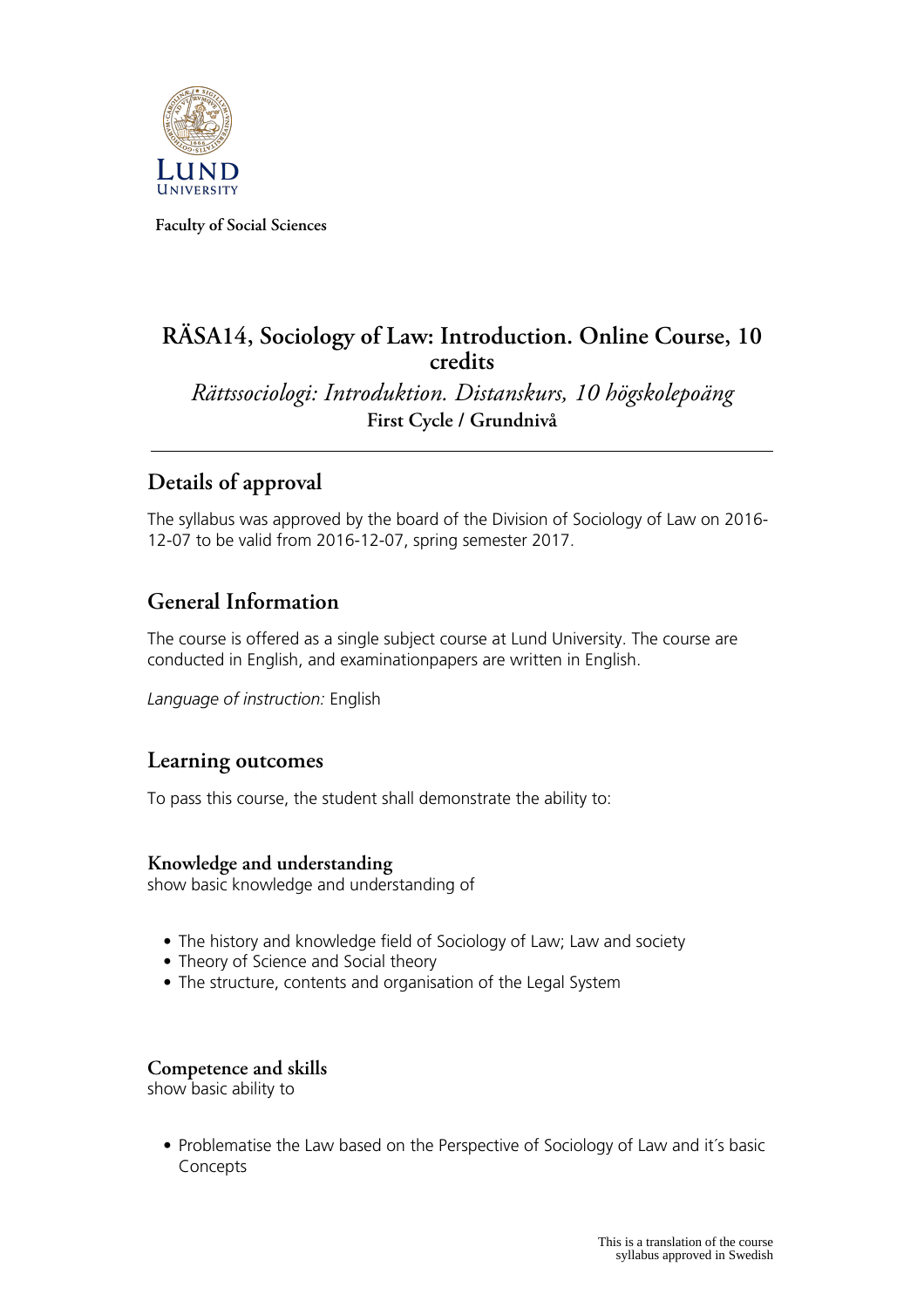• Identify and formulate research question relevant for Sociology of Law

#### **Judgement and approach**

show basic ability to

• Constructively and critical reflect on the interplay between Law and society

### **Course content**

The aim of the course is to give an introduction to the subject Sociology of Law, its history and position in the knowledge field between Law and society. The structure, contents and organisation of the Legal System are presented at a general level. During the course, the subject Sociology of Law introduces legal questions of relevance to understand the subject Sociology of Law as well as basic scientific theoretical and methodological perspectives.

### **Course design**

Teaching is given through lectures, seminars, exercises and supervision. Participation in seminars, exercises and connected written assignments are compulsory components unless special circumstances exist. Group assignment can occur.

Students who have been unable to participate due to circumstances such as accidents or sudden illness will be offered the opportunity to compensate for or re-take compulsory components. This also applies to students who have been absent because of duties as an elected student representative.

#### **Assessment**

The course is examined through written tests. Examination takes place individually.

In connection with the course, three examination sessions been offered: regular test, re-examination and summing-up examination. Within a year after the end of the course, at least two additional examination sessions on the same course content are offered. After that, the student is offered further examination opportunities, but in accordance with the currently valid course syllabus. Supervision is normally limited to the semester when the student was first registered on the course. Exceptions can be made if there are special grounds.

*Subcourses that are part of this course can be found in an appendix at the end of this document.*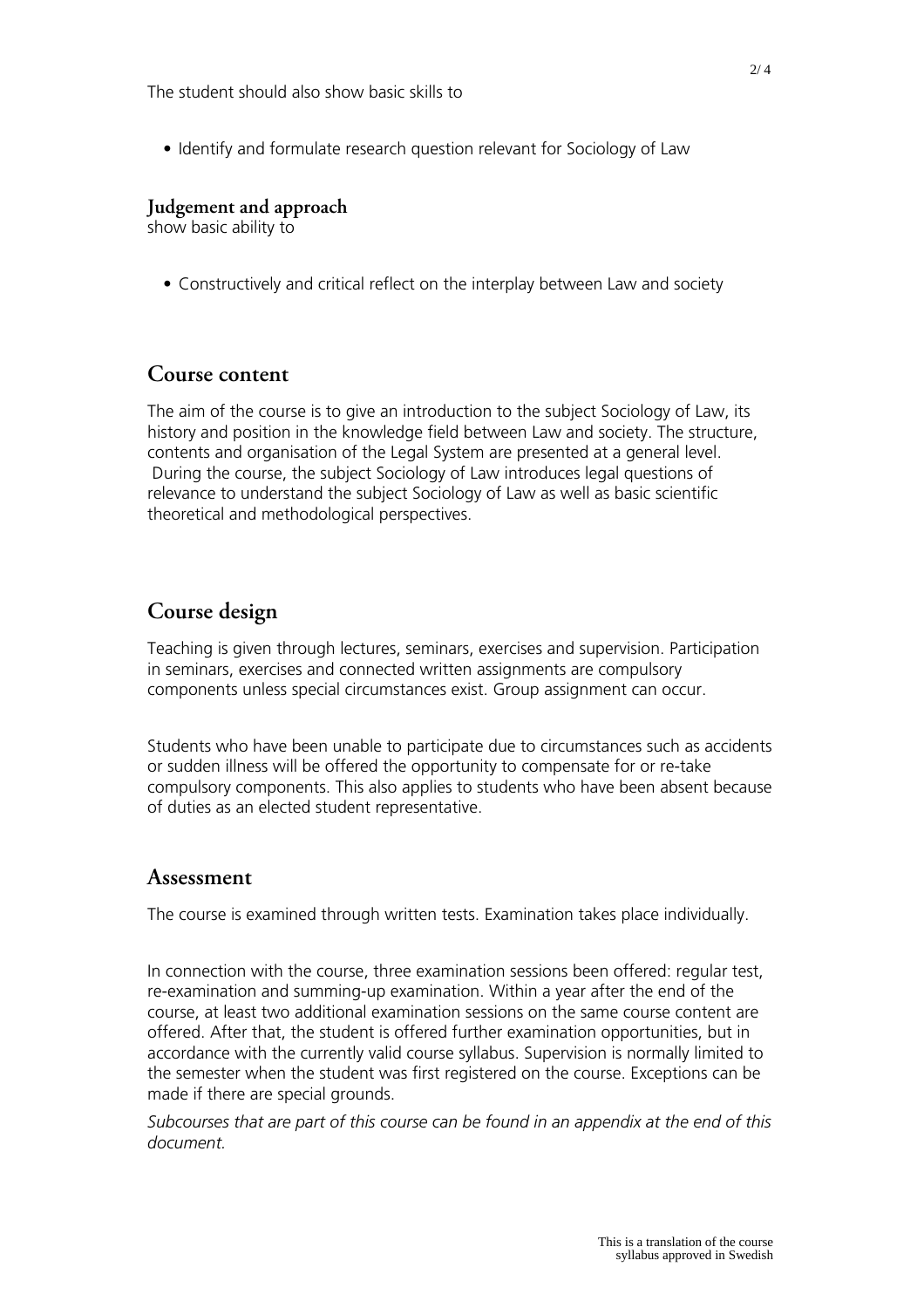## **Grades**

Marking scale: Fail, Pass, Pass with distinction.

The grading scale includes the grades Fail, Pass, Pass with distinction. For a grade of Pass, the student must have attained the learning outcomes stated for the course. To pass with distinction, it been particularly required that the intended learning outcomes are satisfied well. For course grade, it is required that all examination assignments having passed. To receive the grade Pass with distinction in the whole course, it is required that the student has received this grade on at least 75% of the examining assignments.

## **Entry requirements**

General requirements for university studies in Sweden

# **Further information**

The course may not be included in degree together with RÄSA29, Sociology of Law: Basic course- Introduction to law and Criminal procedure 30 credits, RÄSA01, Sociology of Law: Basic course- Investigation. 30 credits, RÄSA02 Sociology of Law: Basic course- introduction to Sociology of Law, RÄSA03 Sociology of Law: Basic course as well as RÄSA04 Sociology of Law: Basic course. Distance course, 30 credits.